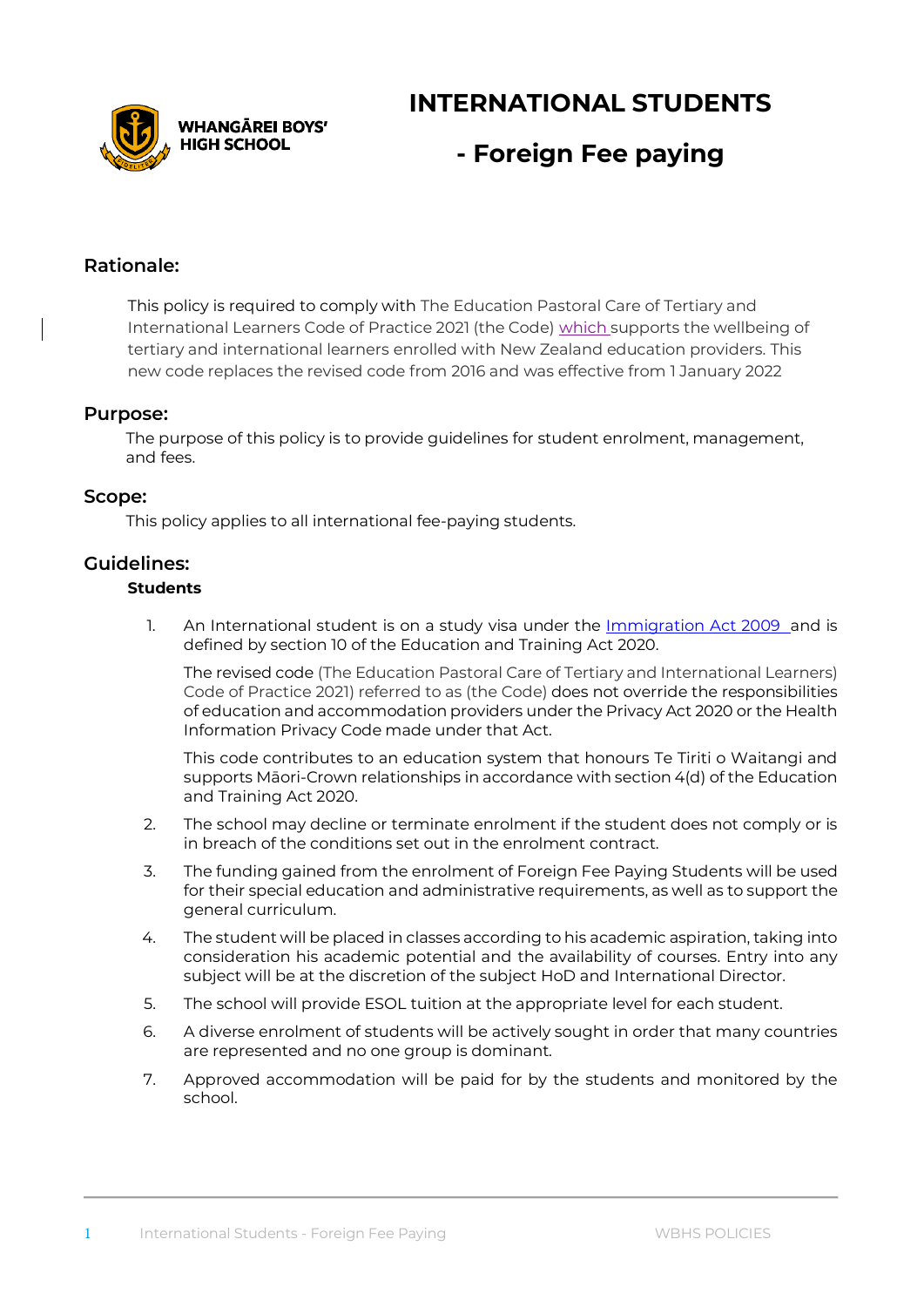# WHANGĀREI BOYS' **HIGH SCHOOL**

## **INTERNATIONAL STUDENTS**

# **- Foreign Fee paying**

- 8. Agents will abide by their contracts and will ensure that the conditions and policies of the school are clearly understood prior to enrolment. They will be paid commission, based on 15% percent of the Tuition Fee, after arrival of the student and upon receipt of their invoice. The commission will continue to be paid upon receipt of further fees from the student and confirmation from the student that the Agent is still providing ongoing support
- 9. An orientation programme will be provided by the International Director for all new students. Ongoing student support and pastoral care will be monitored by the International Director.
- 10. Parents and agents will be kept informed of the students' progress through the regular reporting cycle.
- 11. Any serious breach of rules or poor academic progress will be reported to agents and parents.
- 12. The number of international students accepted will not exceed 7% of the domestic school roll as of the 1st March Return.
- 13. No international students will be permitted to own or drive motor vehicles while they are enrolled at school.

### **Fee Protection**

- 1. All fees received will be receipted and identified in the school's accounts, as "Foreign Fee Paying Students' Income".
- 2. Tuition and accommodation fees will be paid in advance each year.
- 3. The Business/Financial Manager will ensure sufficient funds are always available to enable full refunds.
- 4. Unearned fees (fees paid in advance) will be identified on a monthly basis and credited to an appropriate balance sheet account in the school accounting system. The Business/Financial Manager will ensure that funds on hold in the general bank accounts cover at least the balance of the unearned fees account.

#### **Refunds**

- 1. If a student does not obtain a study visa or changes their mind **before coming to New Zealand,** full fees are refunded, minus the administration fee. Refund of Medical Insurance policies already taken out by the school will be solely at the discretion of the Insurance Agency.
- 2. If a student withdraws from their course of study before the course completion date, they will NOT receive a refund of tuition fees except in exceptional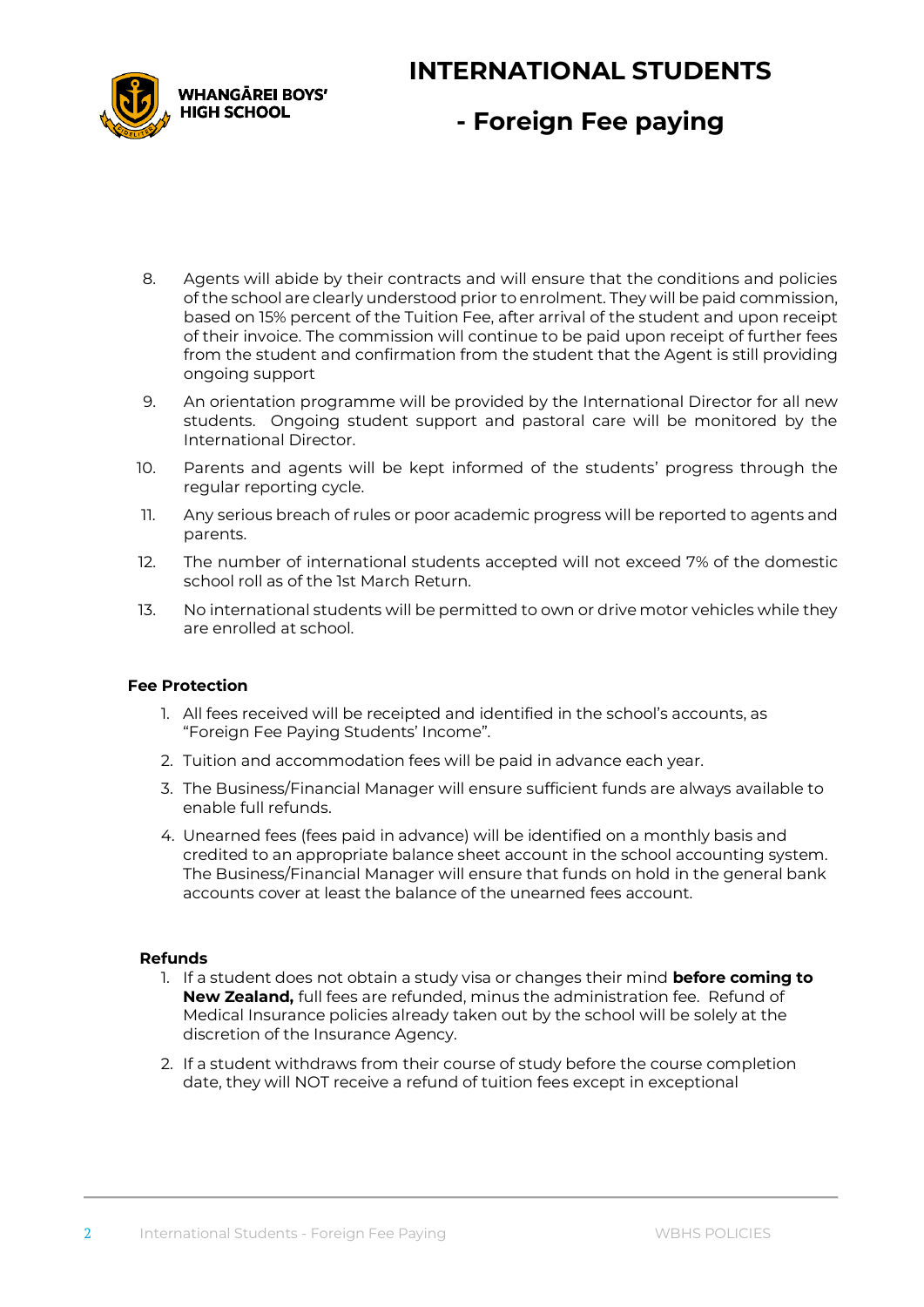### **INTERNATIONAL STUDENTS**



### **- Foreign Fee paying**

circumstances. In such cases, the parents should write to the Board of Trustees explaining what the exceptional circumstances are. The Board's decision is final. In such cases under New Zealand law, the school will retain amounts to cover costs already incurred. The balance will be refunded.

- 3. No refund will be made to a student who is asked to leave the school because of non-compliance with their Enrolment Contract or violation of the New Zealand law.
- 4. No refund of tuition fees will be made to an international student who changes visa status to one which entitles them to regular/domestic student status after one month from date of payment.
- 5. The balance of homestay money will be refunded in full at the conclusion of their contract with the school.
- 6**.** If a student cancels their homestay contract before they move into the homestay, the fees will be refunded in full, less the homestay placement fee.
- 7. If the School fails to provide the agreed course of education or is no longer a signatory to the Code or no longer operates as an international education provider, the School will negotiate with the Student or their family to either:
	- a) Refund the unused portion of international student tuition fees or other fees paid for services not delivered or
	- b) Transfer the amount of any eligible refund to another provider or
	- c) Make other arrangements agreed to by the student or their family and the school.

### **Disciplinary**

1. The following is the school's current disciplinary policy for dealing with breaches of the Agreement. This is not intended to restrict the school's general power of discipline and this policy may be changed from time to time at the discretion of the School.

#### **Overview**

2. Except in serious situations where immediate termination of the Agreement is necessary, or where the breach does not warrant any formal response other than a warning, the school will endeavour, where appropriate, to follow a two-stage disciplinary process.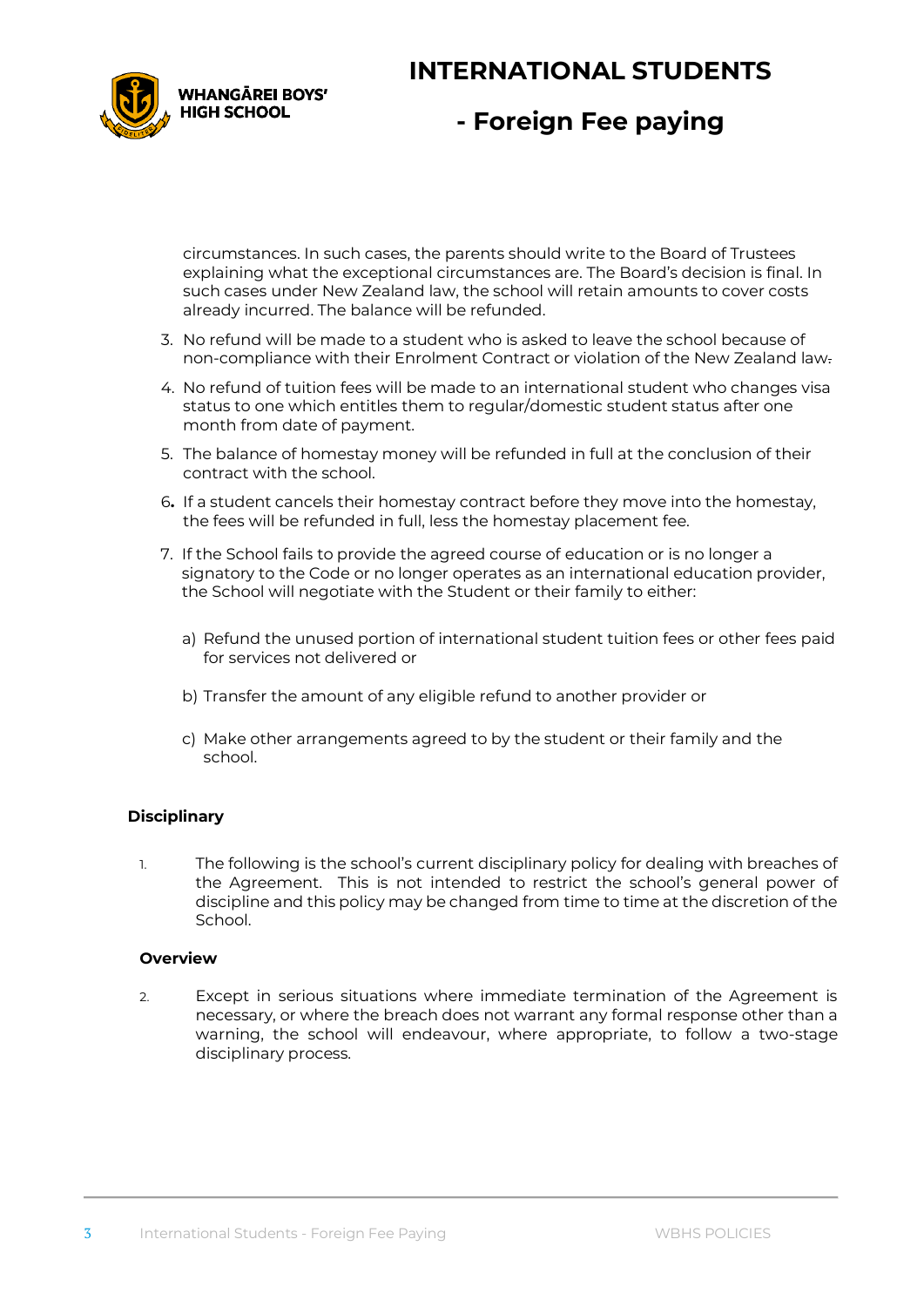## **INTERNATIONAL STUDENTS**



### **- Foreign Fee paying**

- 3. In Stage One, the School will investigate and determine the facts, and will reach a conclusion on what happened and whether it amounts to a breach of the Agreement.
- 4. In Stage Two, if the school has determined that a breach has occurred, the School will consider the appropriate response to that breach, up to and including termination of the Agreement.
- 5. The student will have an opportunity to provide a response to the alleged breach that the school is investigating (the Allegation) and any proposed disciplinary action that the School is considering taking (the Proposed Action).
- 6. This policy does not limit the school's power to take appropriate disciplinary action urgently and without following this process if this is necessary having regard to the seriousness of the breach.
- 7. This policy also does not limit the school's power to suspend the student for the duration of the disciplinary process where suspension is considered necessary for the safety or education of any person.

#### **General Policy**

- 1. When the School is conducting a disciplinary process involving the student it will endeavour to provide the student with the following:
	- (a) a written summary of the Allegation or the Proposed Action
	- (b) an opportunity to respond to the Allegation or the Proposed Action, either in person or in writing or both, at the choice of the Student
	- (c) an opportunity to consider the Allegation or the Proposed Action for a reasonable period of time (having regard to the seriousness of the Allegation or the Proposed Action) before giving a response
	- (d) an opportunity to contact his or her Parent before giving a response, unless the delay caused by contacting that person is unreasonable having regard to the seriousness of the Allegation or Proposed Action;